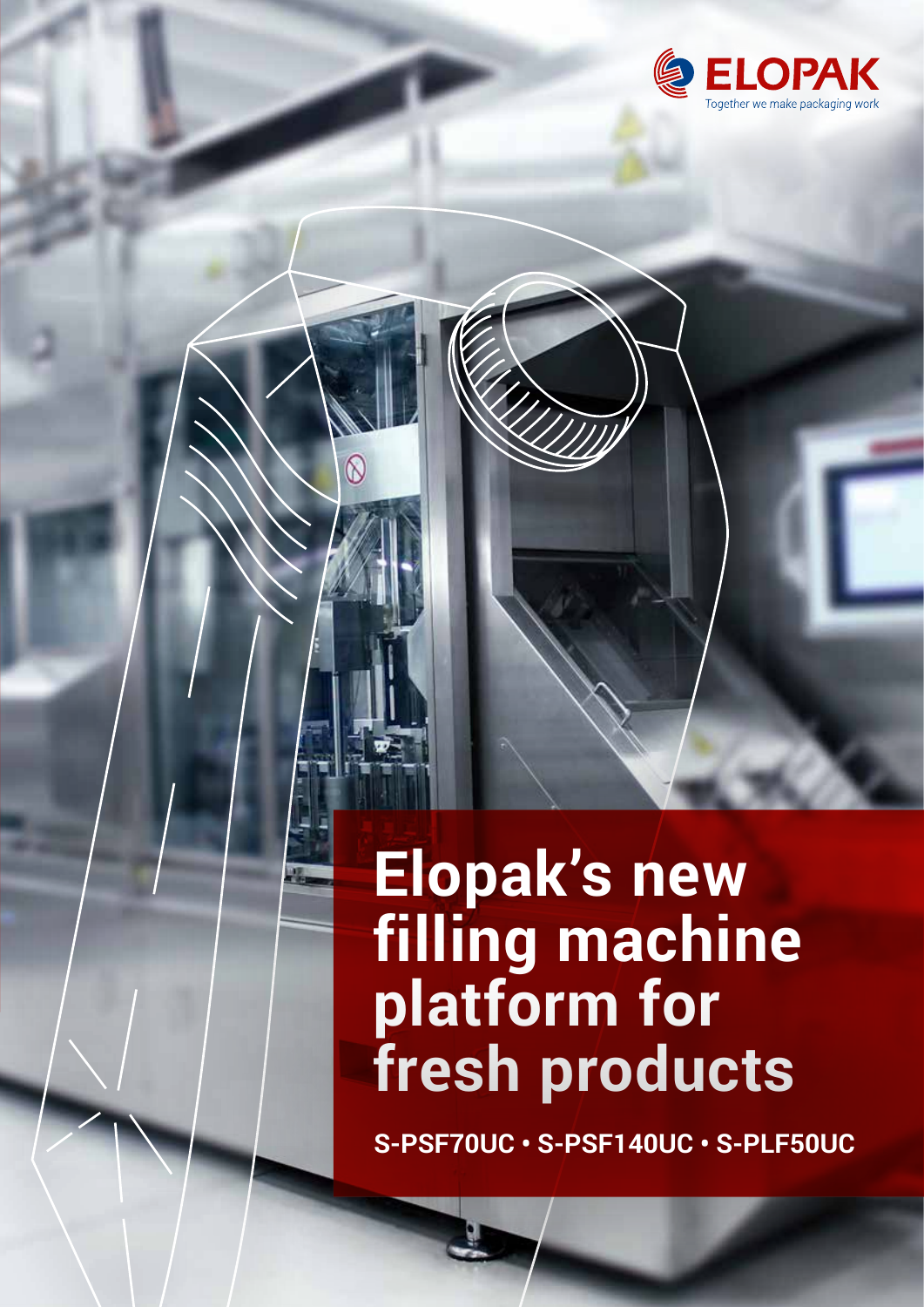# **The flexible Shikoku filling machine platform**

*Elopak's new filling machines S-PSF70UC - S-PSF140UC - S-PLF50UC are the first ones offering a new flexible platform for fresh, pasteurized and ESL processed products.*

These efficient filling machines can fill up to 14.000 cartons per hour (cph) depending on customer requirements and carton configurations used. Due to flexibility features, the machines offer automatic size changes and have the capability of producing up to 6 present sizes and three different carton shapes.

With quick and easy changeovers between products, carton design and sizes, a short lead time is guaranteed providing maximum flexibility in fast moving markets. With a new hygienic design, the Elopak's new filling machines enable a more secure hygienic performance for maximum product quality.

They incorporate low-concentration hydrogen peroxide spray (2 %) system, followed by UV-light exposure and air drying. This reduces the peroxide consumption while still complying with the carton decontamination requirements.

 A more compact design, with no standalone auxiliary components other than cap feeder, CIP unit and Elofoam unit, give reduced machine footprints. The combination of low utility consumption whilst maintaining high flexibility functionalities are the extra features that give the new Elopak filling machine platform its true competitive edge.

The machines are smarter and more modern for more products, more carton configurations and therefore more opportunities in ever demanding markets.

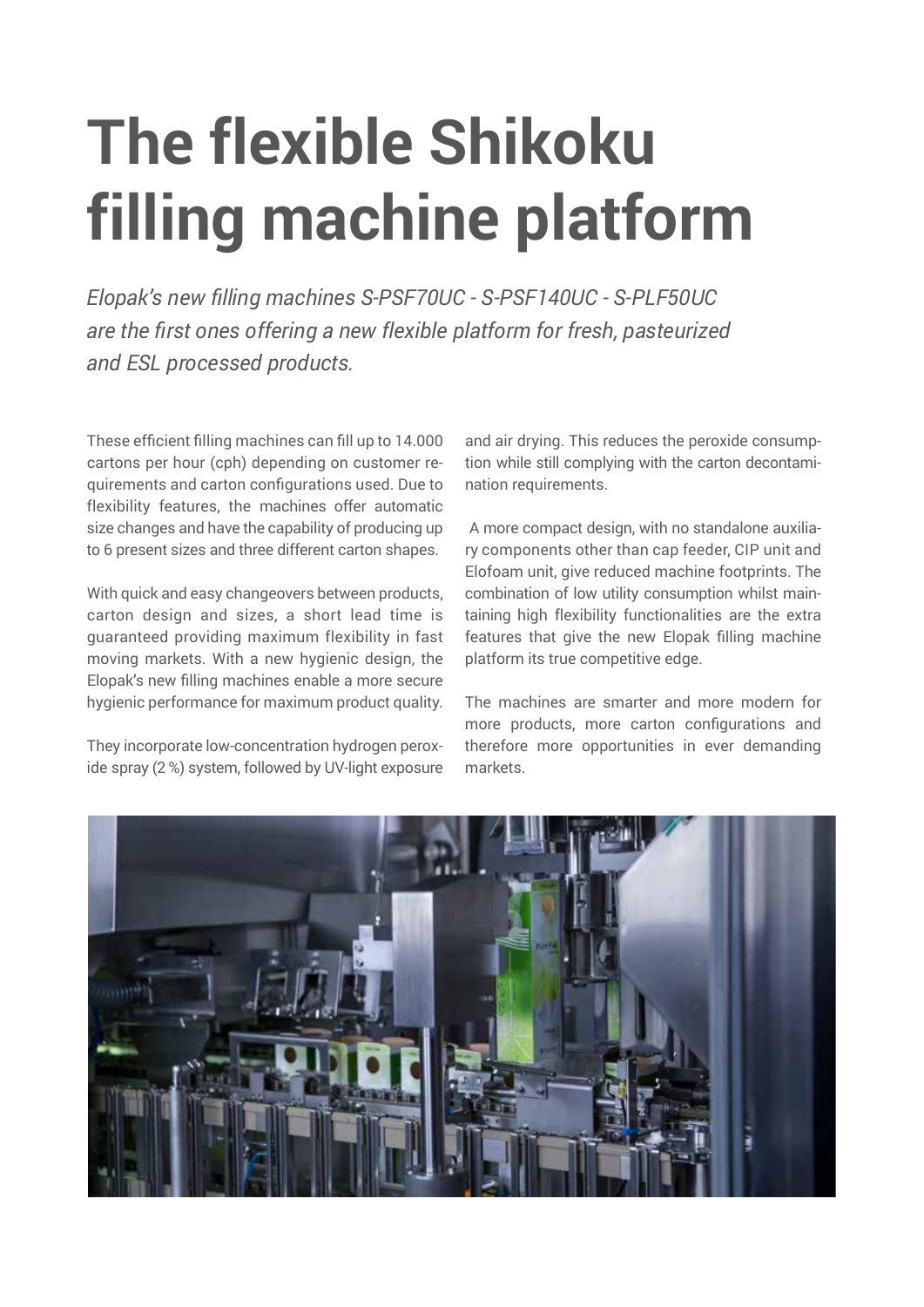# **Automatic reports on production line data**

*State-of-the-art report system to enhance efficiency and effectiveness of filling equipment.*

The ELOEE System (Elopak Line Overall Equipment Effectiveness) is a system that generates automatic reports on production, technical performance and quality of the filling equipment. It is designed to capture all necessary production line data for key production indicator, CCP's, downtime reason, traceability, action log, quality factors, and more.

With central data storage, the ELOEE System provides Production, Technical and Quality Managers remote access to establish detailed reports. The report will give a detailed view of production runs as well as action plans to maintain and raise production capacity.

As a decision support tool it contributes to reduce waste, save costs and increase the production profit.

The ELOEE system using WS Pack Standard, developed and maintained by TU Munich and several PLC suppliers and Food and Beverage companies, enables integration of all Up- and Downstream Equipment and Multi-line option.

The Integrated Operator Touch Screen Interface provides easy access to all dashboards, statistics and error messages.

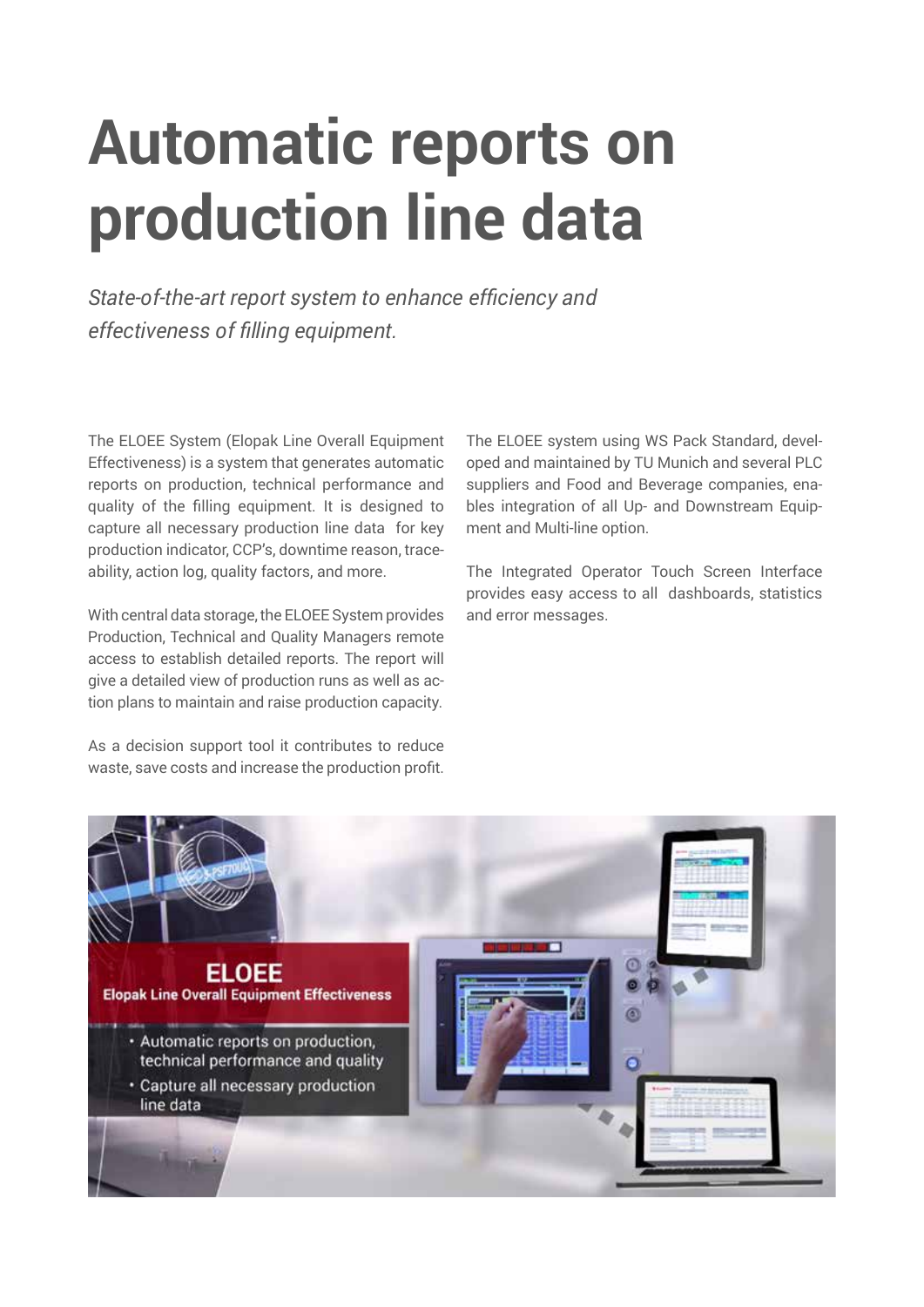# **Equipment and options**



#### **Machine standard equipment**

- All aseptic valves in fluid path
- HEPA clean-air system
- Ergonomic blanks magazines
- Fully automatic size changing
- Double diaphragm filler
- Sterilizable filling station
- Mitsubishi PLC
- Frequency controlled variable speed drive
- Independent conveyor servo drives
- CE conformity
- Automatic lubrication system
- Integrated screwcap applicator
- Spray disinfection system
- Exterior foam cleaning system
- Embedded data capturing system ELOEE

#### **Optional features**

- Cap feeder system
- Spare part kit
- Triple wall filling tank
- Proportional motion inlet valve
- Combi Filler
- CIP/SIP Unit with heat exchanger
- CIP recovery pump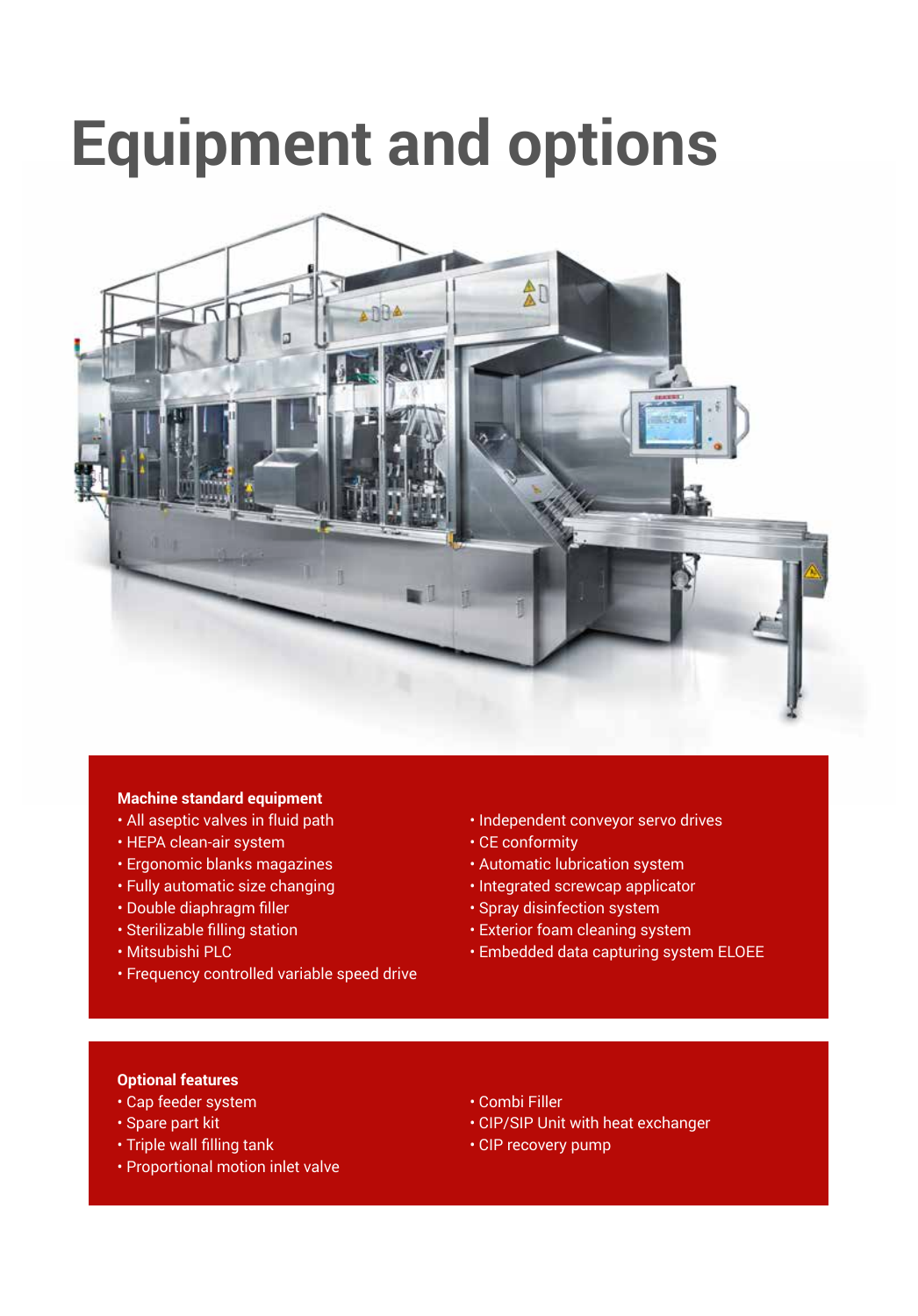

*High efficient filling of wide range of fresh product applications:* 1 *a* **a** *a a a a a a a a a a a a a a a a* **<b>***a a <i>a* **<b>** *a*

- Filling machine cartons per hour S-PSF70UC 7.000 S-PSF140UC 14.000 S-PLF50UC 5.000
- for dairy ESL: up to 28 days shelf-life
- for juice: up to 60 days shelf-life



## *Small machine footprint:*

- compact machine design
- no standalone auxillary components other than CIP and Elofoam
- integrated HEPA-units



### *Flexible filling:*

- • Applicable for Pure-Pak**®** Classic and Pure-Pak**®** Sense cartons **3 4**
	-
	- Filling machine Cross sections S-PSF70UC 70x70, 65x65, 57x57 S-PSF140UC 70x70, 65x65, 57x57 S-PLF50UC 91x91, 96x70





Elo-CapTM U, UE light, U4

## Optima

Elo-CapTM XE, XE light



### *Different screw caps:*

• easy rebuilt to fit Elo-CapTM configuration in **5 6** Small – Medium – Large

## *Optimized technology:*

- improved gable top sealing technology and **7 8** operating window
	- improved hygienic design with less manual cleaning operations



## *Different sizes:*

• Filling machine **Available sizes** S-PSF70UC 6 sizes: 250-1.136 ml S-PSF140UC 6 sizes: 250-1.136 ml S-PLF50UC 3 sizes: 1.500-2.000 ml



### *Flexible operation:*

• quick product, design and size change over with minimum manual intervention

### *Effective control and data capturing:*

- improved HMI helps to efficiently operate and control filling equipment
- central data storage with remote access to data and reports
- userfriendly operator touchscreen interface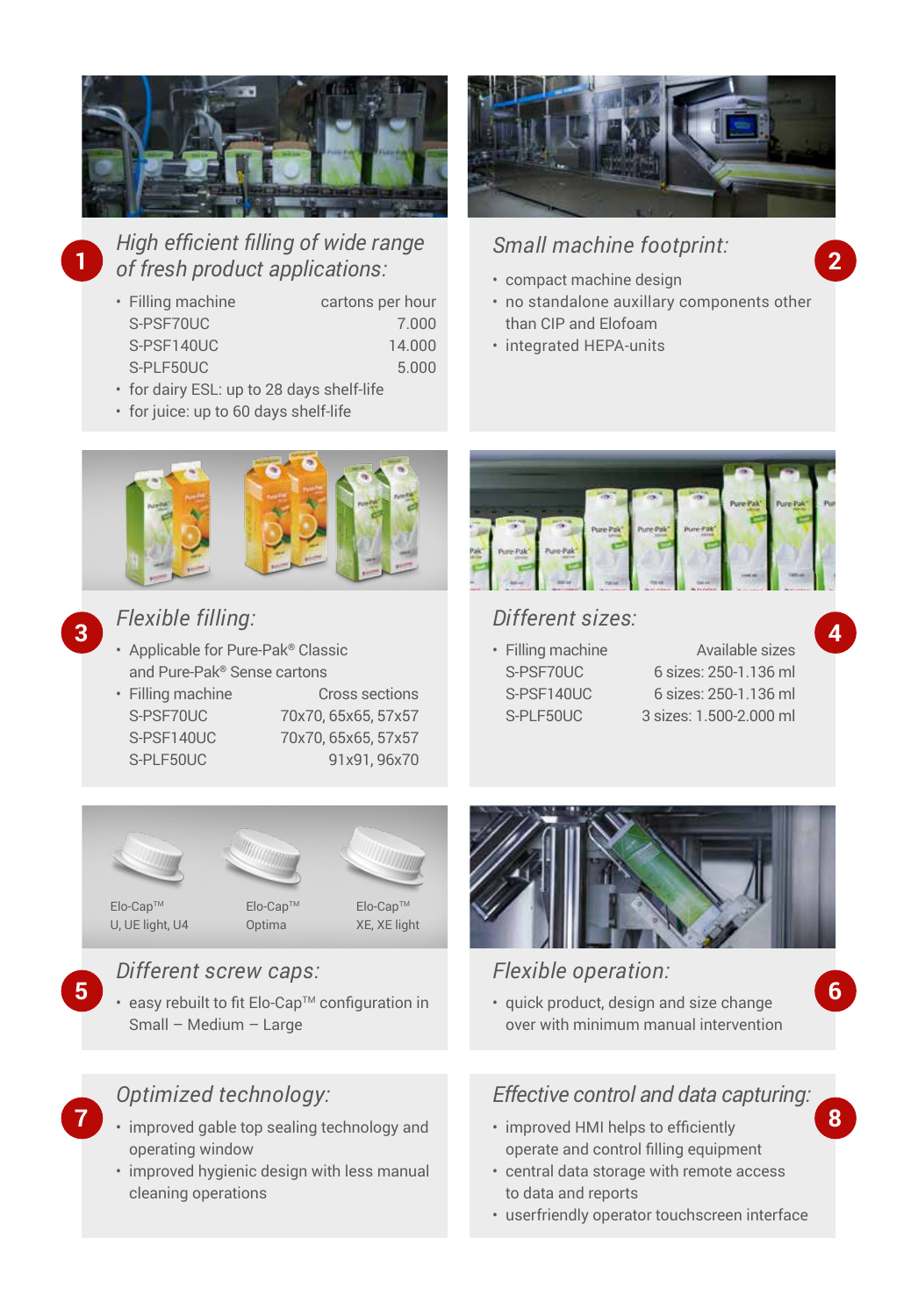



11,000 mm

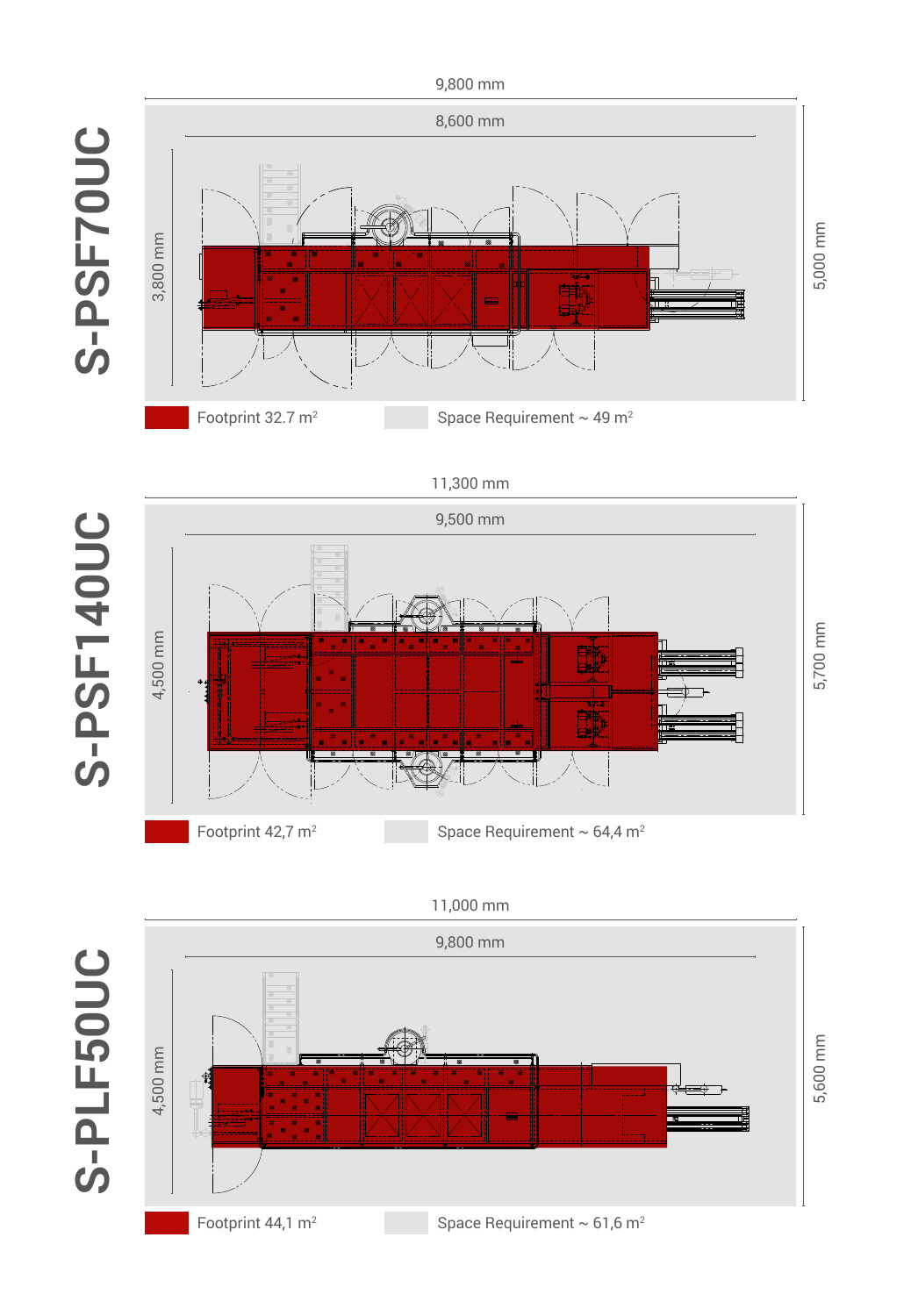#### *Filling specifications:*

#### **Production speed:**

Machine capacity:

S-PSF70UC: up to 7,000 cartons per hour S-PSF140UC: up to 14,000 cartons per hour S-PLF50UC: up to 5,000 cartons per hour Maximum speed depends on product to be filled.

#### **Liquid food products:**

- Juice and fruit drinks up to 60 days shelf-life at < 8 °C
- Pasteurised milk up to 13 days shelf-life at < 8 °C.
- Extended shelf-life milk products up to 28 days shelf-life at < 8 °C
- Fermented dairy products (Combifiller is option)

**Filling temperature: > 2 to < 8 °C** 

**Filler accuracy:** span of 3 gr. using rubber nozzles filling water (span 0.106 oz)

**Magazine capacity:**  Autonomy time with filled magazines: 15 minutes

*Packaging specifications:* **Package volume and dimensions:** Standard cross-section 70 x 70 mm Large cross-section 91 x 91 mm Mini cross-section 57 x 57 mm Pure-Pak® Classic and Sense cartons with optional Curve®.

**Standard metric sizes:** 250 ml • 330 ml • 500 ml 750 ml • 1,000 ml • 1,136 ml (2 UK pints)

**USA-specific sizes (on request):** 8 oz • 10 oz • 1 pint • 1.5 pint • 1 quart

**Board types:** EVOH and PE Board

**Opening features:** Elo-Cap™ U or X family Elo-Cap™ O to be available in future

**Product supply pressure:**  $0.02 - 0.10$  MPa (3 – 15 psi)

*Machine specifications:* **Machine dimensions (l x w x h):** S-PSF70UC: 3,8 x 8,6 x 3,5 m S-PSF140UC: 4,5 x 10,1 x 3,5 m S-PLF50UC: 9,7 x 1,7 x 3,9 m

**Room height required:**  S-PSF70UC: ~4,6 m S-PSF140UC: ~4,6 m S-PLF50UC: ~5,0 m

#### **Floor space required:**

S-PSF70UC: ~49 sqm S-PSF140UC: ~64,4 sqm S-PLF50UC: ~61,6 sqm

**Shipping dimensions:**  1 x 40 foot container and 1x 20 foot container

**Machine weight without options:**  S-PSF70UC: ~8000 kg m S-PSF140UC: ~13 000 kg S-PLF50UC: ~9000 kg

**Noise level:** < 80 dBA

**Carton discharge height:** 945 mm (37.2 in)

*Electrical power requirements:* Depending on selected option.

## *Compressed air:*

Minimum supply pressure 0.6 MPa (80 psi) Air consumption: depending on selected option.

*Chilled water:* Minimum flow 15 l/min for S-PSF70UC and SPLF50 25 l/min for S-PSF140UC Maximum temperature +3 °C (37.4 °F) Minimum supply pressure 0.2 MPa (29 psi) Maximum supply pressure 0.3 MPa (43,5 psi)

*City water:* Supply temperature ambient Minimum flow rate SF70 is 7l/min SF140 is 15L/min SPLF50 is 7l/min Minimum supply pressure 0.2 MPa Maximum supply pressure 0.3 MPa

#### *H2o2 consumption usage*

S-PSF70UC: 0,84 L/hr S-PSF140UC: 1,68 L/hr S-PLF50UC: 0,84 L/hr